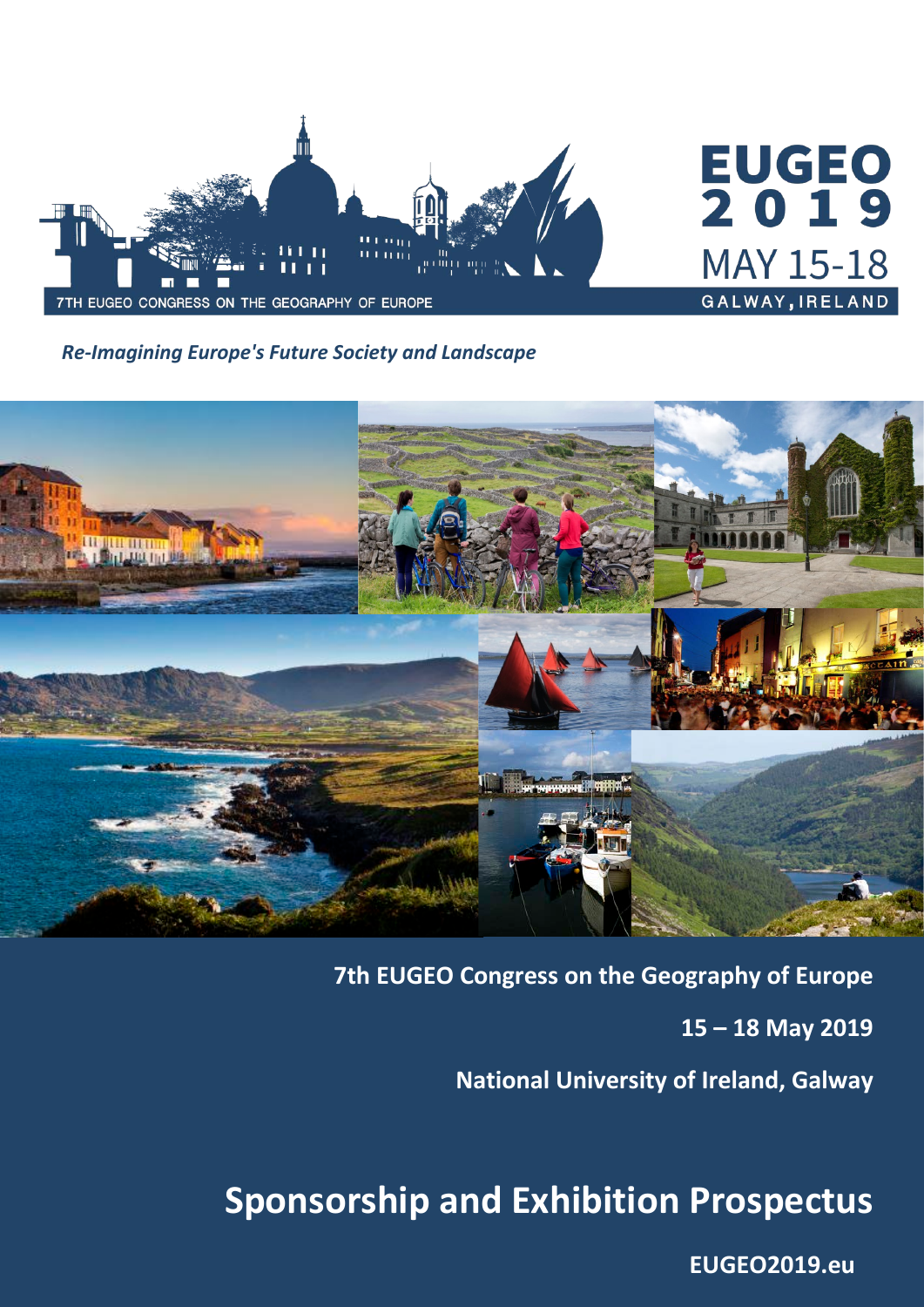The chairs of the 2019 EUGEO Congress, in conjunction with the Conference of Irish Geographers and on behalf of all in Geography at NUI Galway, extend a warm welcome to all to the 7th EUGEO Congress in conjunction with the 51st Conference of Irish Geographers, here in the west of Ireland – Galway City. The theme for the 2019 conference is *Re-Imagining Europe's Future Society and Landscapes*. The theme focuses on the centrality of the concepts of society and landscape within the Discipline of Geography and the importance of the relationship that exists between the physical and cultural landscape.

This conference will offer participants the opportunity to reflect on and re-imagine futures within the geographical boundary of Europe. The overarching theme will be reflected throughout the conference programme and themed fieldtrips. We hope that this broad and inclusive theme attracts a wide variety of geographers with a range of physical, social, cultural, political and environmental research interests.

*Kathy Reilly and Frances Fahy Conference Co-Chairs*

### **EUGEO2019**

The 7th EUGEO Congress on the Geography of Europe will take place in the National University of Ireland Galway, Ireland from the 15 – 18 May 2019.

EUGEO, the Association of Geographical Societies in Europe, organises every two years a major international scientific congress, bringing together geographers from all over the world. Click **[Eugeo.eu](http://www.eugeo.eu/)** to learn more

The aim of EUGEO is to represent its members at the European level and to coordinate and initiate joint activities of the members to advance research and education on the Geography of Europe and to promote the scientific discipline, the school subject and the professional practice of Geography in Europe. EUGEO has members from 21 countries.







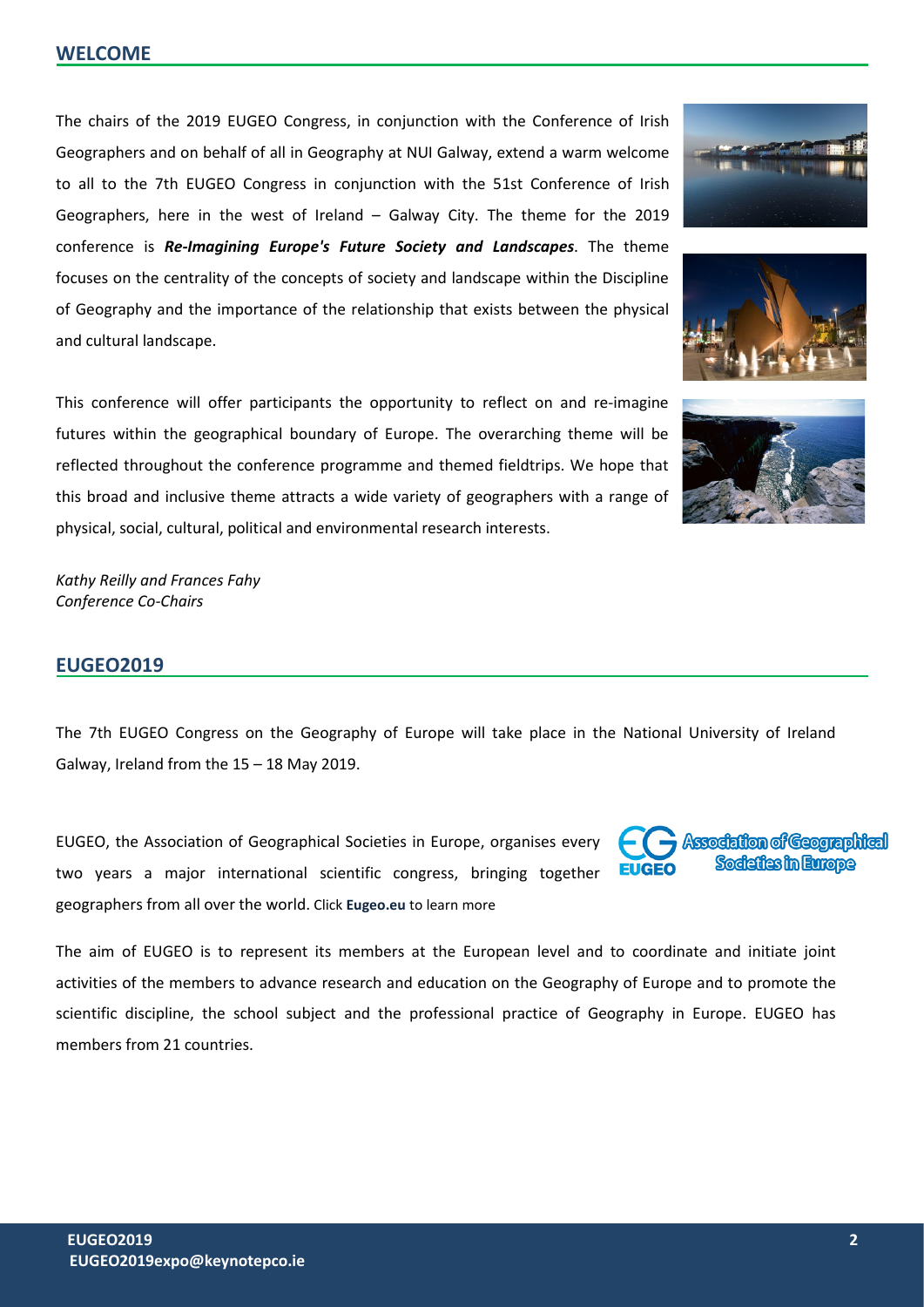The theme for the 2019 EUGEO conference is *Re-Imagining Europe's Future Society and Landscapes*. The theme focuses on the centrality of the concepts of society and landscape within the Discipline of Geography and the importance of the natural relationship that nearly always exists between the physical and the cultural landscape. This conference will offer participants the opportunity reflect on and re-imagine futures within the geographical boundary of Europe. The overarching theme will be reflected throughout the conference programme and themed fieldtrips. This broad and inclusive theme has the potential to attract a wide variety of geographers with a range of physical, social, cultural and environmental research interests.

We anticipate the conference will host over 550 participants, over the 3 and a half day programme. The programme will provide a diverse grouping of topics and discussions to engage with all, such as Academic Lecturers, Researchers, Postdoctoral Scientists, Technicians, Cartographers, Geomorphologists, Planners and Teachers.

Sample of Proposed Themed Session Topics at EUGEO 2019:

- GIS/Remote Sensing
- Marine and Coastal
- Food Geographies
- Children's Geographies
- Geographies of Health and Well Being
- Geographies of Art, Culture and Creativity
- Climate Change
- Migration Geographies
- Geographies of Education
- Energy Geographies
- Landscape
- Housing, Urban and Rural Development
- Geographies of Financialisation

|           | Wednesday                    | <b>Thursday</b><br>Friday                   |                          | Saturday         |                  |  |
|-----------|------------------------------|---------------------------------------------|--------------------------|------------------|------------------|--|
|           | 15th May 2019                | 16th May 2019                               | 17th May 2019            | 18th May 2019    |                  |  |
| <b>AM</b> | EuGeo AGM                    | 8 Parallels                                 | 8 Parallels              | Plenary 3        |                  |  |
|           |                              | <b>Break</b>                                | <b>Break</b>             | <b>Break</b>     |                  |  |
|           | <b>Other Side Meetings</b>   | 8 Parallels                                 | 8 Parallels              |                  | 8 Parallels      |  |
|           | <b>Registration Opens</b>    | Lunch (PS Group 1)<br>(EUGEO Board Meeting) | Lunch Break (PS Group 2) | Grab & Go Lunch  |                  |  |
| <b>PM</b> | 8 Parallels                  | Plenary 1                                   | Plenary 2                |                  |                  |  |
|           | <b>Break</b>                 | <b>Break</b>                                | <b>Break</b>             |                  |                  |  |
|           | 8 Parallels                  | 8 Parallels                                 | 7 Parallels              | <b>EUGEO AGM</b> | <b>Excusions</b> |  |
| Evening   | <b>Opening &amp; Welcome</b> | <b>CIG AGM</b>                              |                          |                  |                  |  |
|           | Reception                    | <b>Youth Event</b>                          | <b>Conference Dinner</b> |                  |                  |  |

### **Preliminary Programme**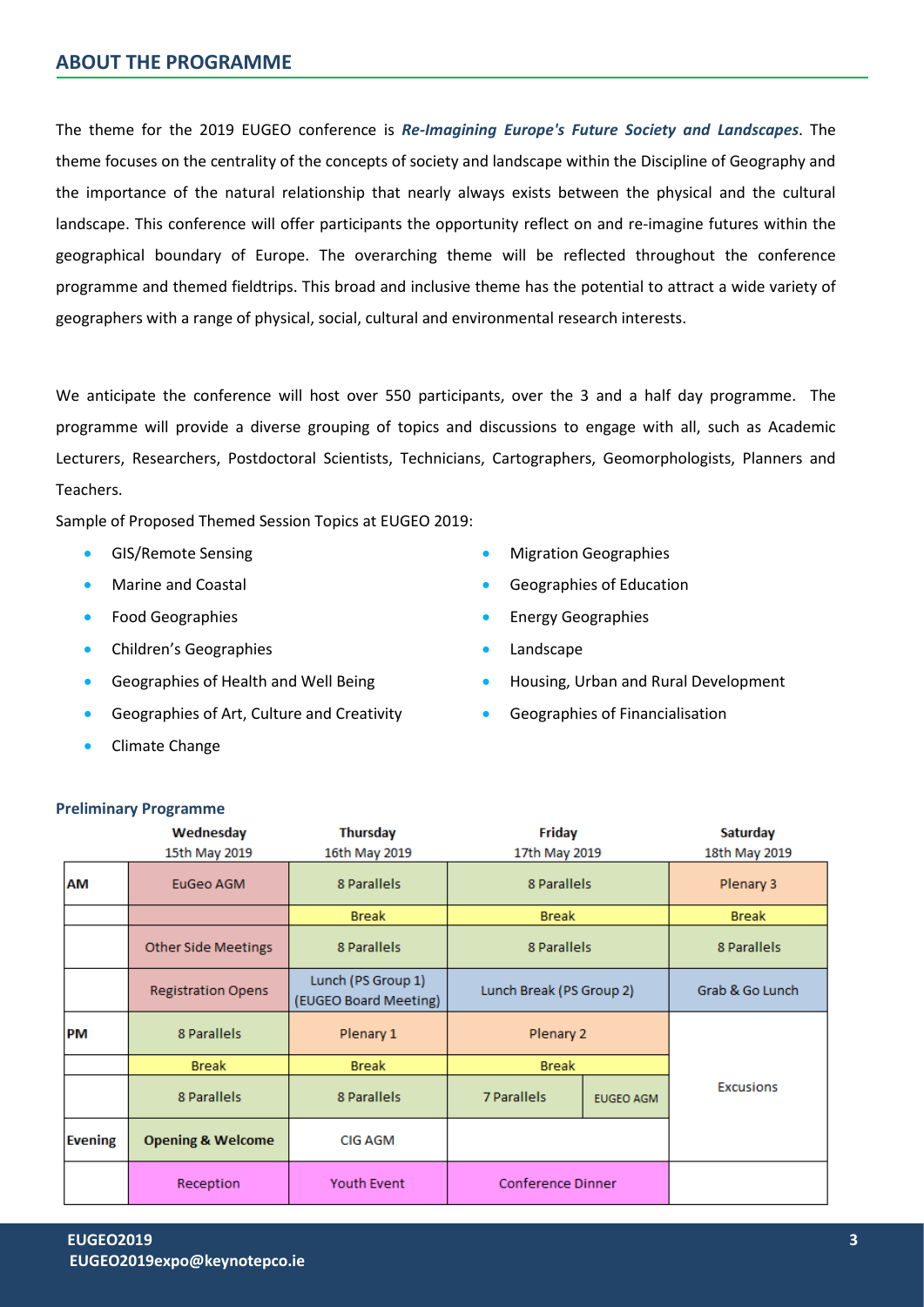### **SPONSORSHIP OPPORTUNITIES**

Below are some general sponsorship levels in support of EUGEO2019. We welcome an opportunity to discuss and create a bespoke package for your support of the event. Main sponsorship and exhibition is offered for the conference days with the exhibition open

Wednesday to Friday.

### **MAIN SPONSOR €5,000**

The main sponsors for the conference are our principal partners. They will receive prominent acknowledgement and exposure on all conference materials (pre- and post-event), and first choice of exhibition space and other benefits.

Our Main Sponsors receive the following acknowledgements and benefits:

- Sponsor logo on conference announcements, programme book
- Sponsor logo on conference website and web-link to sponsor webpage
- Sponsor will be featured in participant e-newsletter pre-conference
- Delegate Bag Promotional Insert
- Programme book advertisement
- Recognition at the conference opening and closing.
- Prime exhibition space in central location (5m x 2m space)
- 3 exhibitor staff badges for company staff
- 2 Congress Dinner Tickets

### **SUPPORTING SPONSOR STATUS €2,750**

Our Supporting Sponsors will receive the following acknowledgements and benefits:

- Acknowledgement as sponsor in the programme book and conference website
- Sponsor logo on conference website and web-link to sponsor webpage
- Recognition at the conference opening and closing
- Delegate Bag Promotional Insert
- Exhibition space with choice of location (3m x 2m space)
- 2 exhibitor staff badges for company staff
- 1 Congress dinner ticket



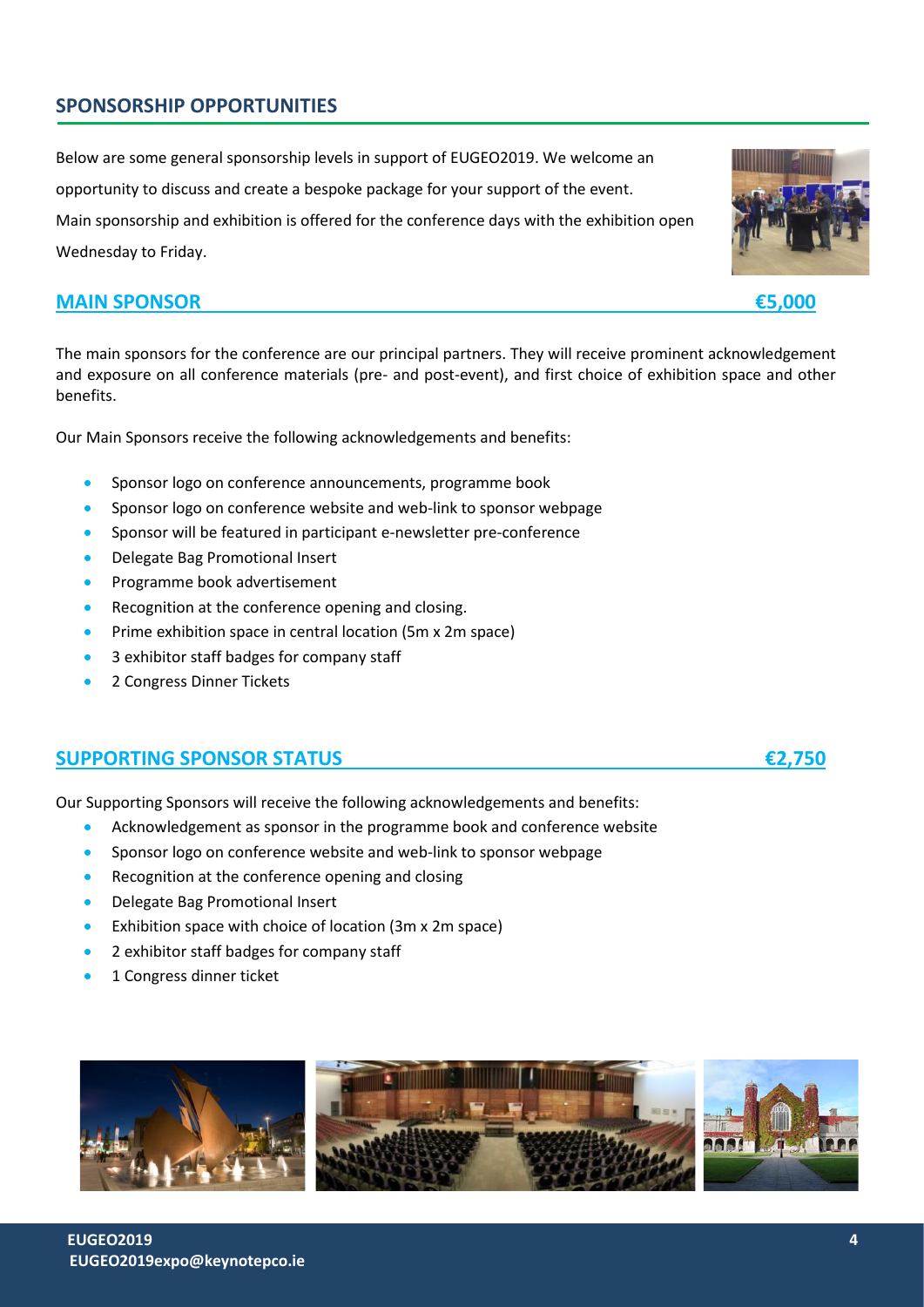### **SOCIAL EVENTS & CATERING**

All supported events will be recognised within the programme, website and acknowledged during the sessions.

### **Welcome Reception €1,000**

Exclusive sponsorship is offered on the opening reception on Wednesday 15<sup>th</sup> May in the Bailey Allen Hall in NUI Galway. Your company will be listed in the programme, conference website and provided with branding opportunity during the reception.

### **Conference Dinner €3,500**

Exclusive sponsorship is offered for the Conference Dinner which takes place on the evening of Friday  $17<sup>th</sup>$  May at the Meyrick Hotel. Your company will be listed in the programme, conference website and provided with a branding opportunity during the event. 3 Complimentary tickets to the Conference Dinner are provided for the sponsor.

### **Coffee Breaks €750**

Sponsor the morning and afternoon refreshment break. Your company will be listed in the programme, conference website and provided with a branding opportunity during the break. *(Price per day - select Thursday or Friday which includes 1 morning and 1 afternoon break per day.)*

### **PROGRAMME ITEMS**

All supported programme events will be acknowledged in the programme, website and during any presentations.

### **Plenary Lecture €1,750**

Support one of the Plenary Lectures as part of the 2019 programme. Your company will be listed in the programme, conference website and brand opportunity during your selected Keynote Lecture.

### **DELEGATE ITEMS & ADVERTISING**

### **Delegate Bag Insert €650**

Have your company's promotional material included in the conference bag. (Max size 2 A4 pages)

### **Advertisement**

During the event all participants will be provided with a programme book for the conference. Advertising space is available in this book at the following rates (all adverts artwork must be supplied):

| inside front cover – Full colour                          | €950 |
|-----------------------------------------------------------|------|
| $\triangleright$ Inside back cover – Full colour          | €750 |
| $\triangleright$ Full Page B&W internal page in programme | €550 |
| $\triangleright$ Half Page B&W internal page in programme | €300 |

*All sponsorship and exhibition rates are subject to Irish VAT where applicable.*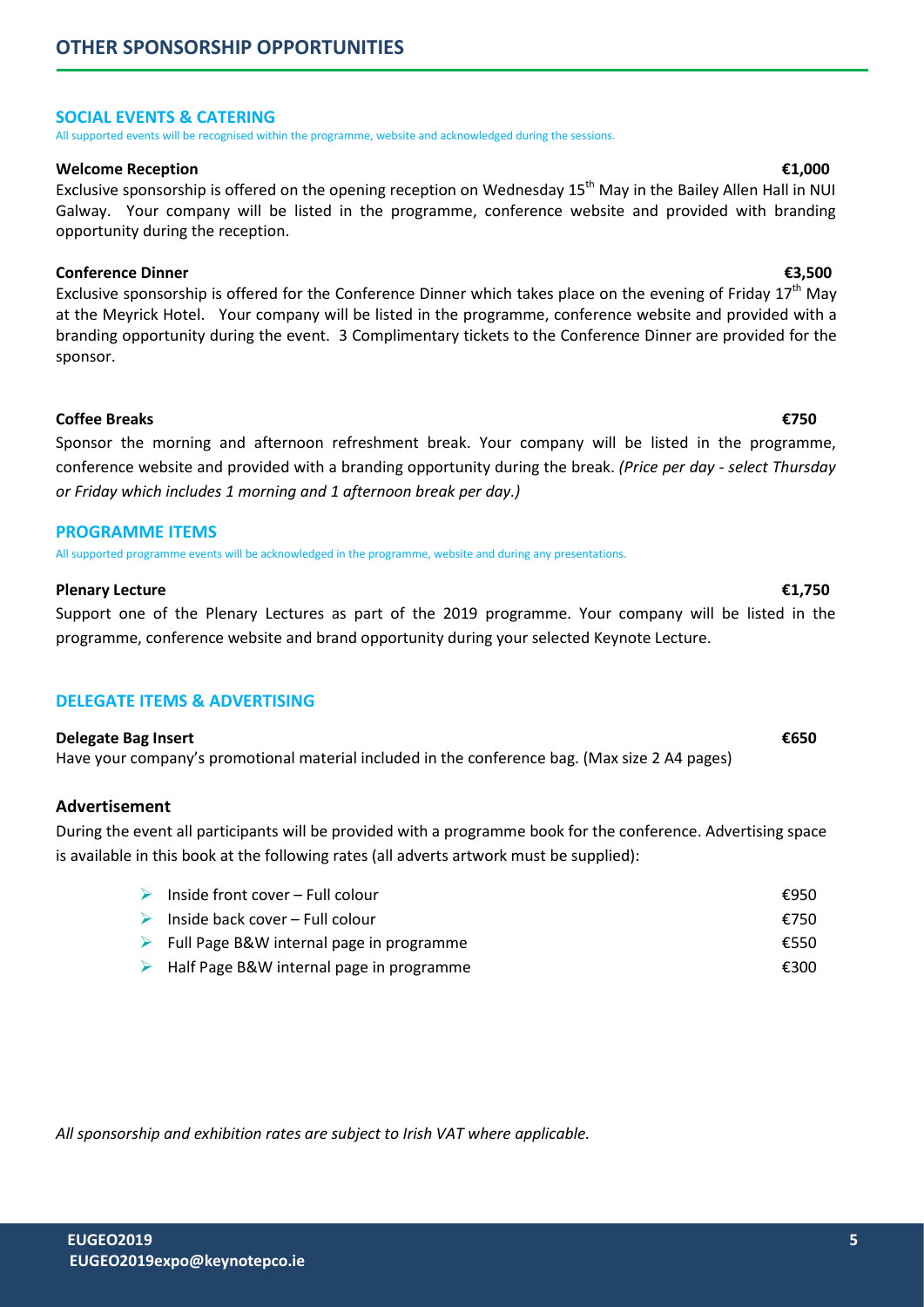Display space is available at the congress in the exhibition area located within the Aras McLeinn Building. This modern building, offering natural daylight is an excellent space for networking. The exhibition space is situated to achieve maximum footfall of delegates throughout the main conference.

Exhibitors will set up from Wednesday morning, with access to the evening opening and welcome reception, followed by the full conference programme from Thursday to Saturday inclusive. The exhibition closes on Friday evening. The exhibition area is near the main plenary sessions, poster zones and daily tea and coffee breaks.

### **Spaces Available:**

- **Standard display area 3m x 2m: €1,250.00**  *1 trestle table, 1 chair and one double 13 amp socket plus 1 Exhibition staff pass*
- **Large display area 5m x 2m: €1,550.00** *2 trestle tables, 2 chairs and one double 13 amp socket plus 2 Exhibition staff passes.*

Exhibition prices are based on space only. Exhibition rates are subject to Irish VAT where applicable. No structure or shell scheme is provided. Exhibitors should make provision for suitable marketing displays.

### Benefits:

- Exhibition stand representative(s) have an opportunity to network with delegates. You are provided with daily refreshments, lunch and attendance at the Welcome Reception. (Conference Dinner is an additional price)
- 1 conference participant bag per exhibiting company is provided.
- Company logo in the conference programme
- Company logo on conference website and web-link to the exhibitors webpage
- 1 Delegate bag insert included per exhibiting company.
- Opportunity to network during all daily activities and welcome reception.

### **Exhibition spaces are limited and offered on a first come basis.**







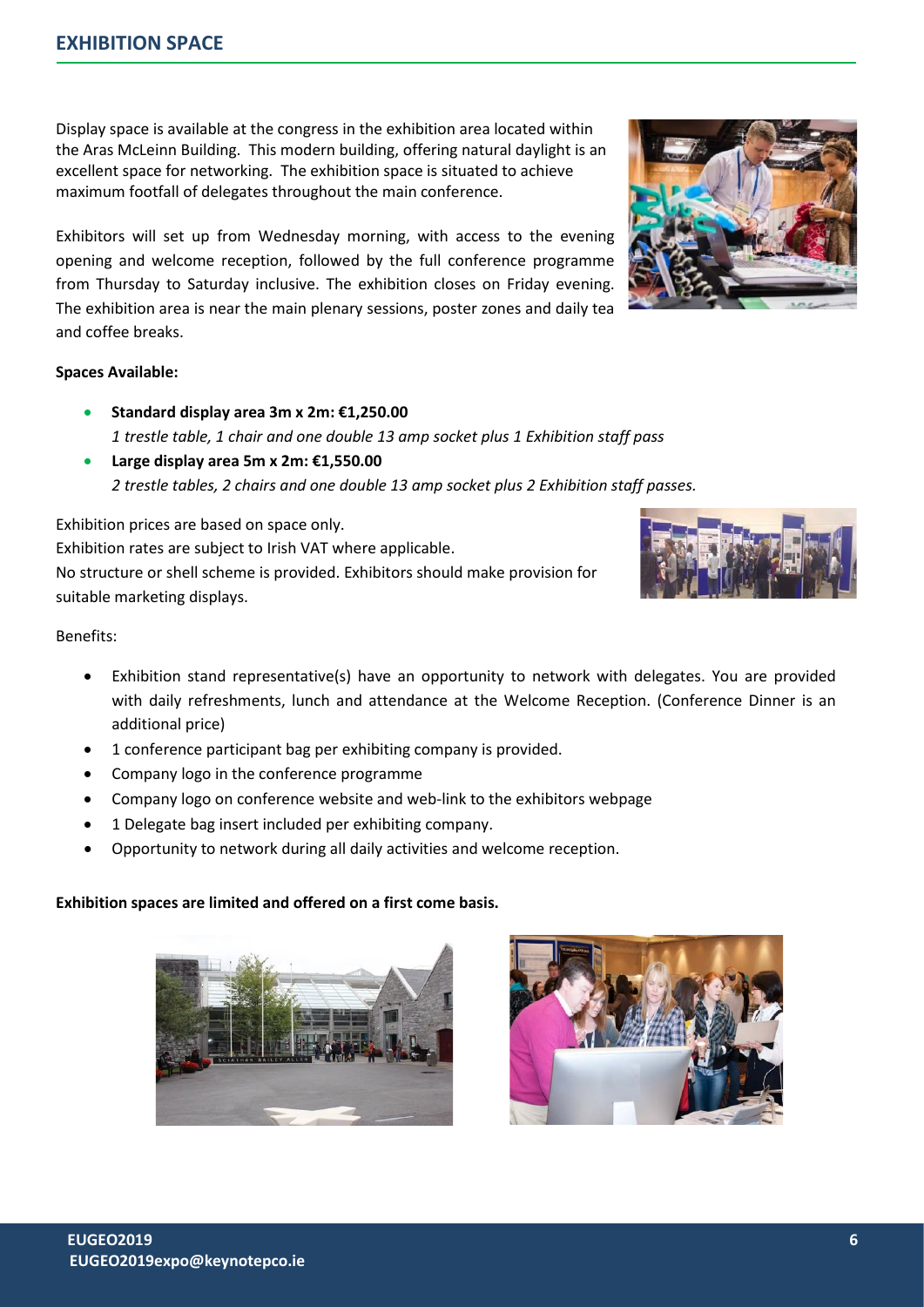### **BOOKING TERMS & CONDITIONS EUGEO2019**

### **Cancellations/Postponement & Payments:**

A minimum 50% of total booked is due on booking confirmation. All invoices must be paid within 30 days of the invoice date. Payment can be made by bank wire transfer or credit card (once pre-approved option). Bank details will be provided on all invoices. All bank charges are the responsibility of the sender. If the Client fails to submit final full payment 5 months prior to the event, Keynote PCO can cancel the Client's participation in the Exhibition/Sponsorship with no refund of monies received.

Should an Exhibitor/Sponsor wish to cancel any of its participation (sponsorship, exhibition space, shell scheme, stand services etc.), written notification must be sent to EUGEO2019expo@keynotepco.ie

Refunds will be based on the following schedule:

- Before 1<sup>st</sup> December 2018 50% refunded, less agreed benefits received to date.
- After  $1^{st}$  December 2018 No refund available.

In the event that the conference is postponed for any given reason, the exhibitor/sponsor/advertiser will not be entitled to cancel the exhibition space/sponsorship/advertising or to obtain monetary compensation, but the benefits that have been agreed will remain in place for the rescheduled event. In the event that the conference is cancelled for any given reason, the organisers will refund the exhibition/sponsorship/advertising money to the relevant company, minus any benefits that have been received by the company prior to the cancellation and any expenses incurred by the organisers with respect to the provision of the agreed benefits.

### **Stand Assignment, Exhibition Construction & Staff:**

A Main Sponsor will be offered first preference on exhibition space location. The remainder will be allocated strictly on a first come, first served basis and will be confirmed in writing, by Keynote PCO with your bookings invoice. If a custom designed stand is to be constructed, please provide a diagram of the proposed stand, with details and dimensions. All display constructions require the approval of the Exhibition & Sponsorship Manager at Keynote PCO, 4 months prior to the conference. No stands may be higher than 2m and outside the dimensions as booked according to their package. Preferences and priorities requested by the Exhibitor/Sponsor as to booth space location will be respected whenever possible. The Exhibition & Sponsorship Manager however reserves the right to make reasonable transfers as to the location of the Exhibitor/Sponsor's space should any circumstances arise where it is deemed necessary. No transfers will be made without prior notice to the Exhibitor/Sponsor. Any changes in space locations do not entitle the Exhibitor/Sponsor to cancel the exhibition space or obtain monetary compensation.

The organisers reserve the right to alter the layout of the exhibition area and to remove sections of the space and features such as posters, catering and internet café where or as required.

Exhibitors agree to be present the full duration of the exhibition during the event. Set up and dismantling of any display/exhibition spaces must only occur during the specific allotted timings.

Exhibitors are entitled to the number of staff passes indicated in their exhibition package. Additional passes are charged at a rate of €175 per person- these do not permit access to the lecture sessions.

### **Insurance and Safety:**

The organisers cannot be held responsible for any loss of damage of/to any equipment brought in for the Exhibitor/Sponsor's exhibition. The Exhibitor/Sponsor is therefore advised to ensure to take out adequate insurance cover as necessary including Employers Liability & Public Liability cover, insurance to cover loss of damage to exhibits or other personal property. In addition the Exhibitor/Sponsor is required to show proof of their insurance liability when requested. Exhibitors and their representatives shall indemnify and hold harmless EUGEO, EUGEO2019 Committee, Keynote PCO, NUIG and their affiliated agents and employees from any or all liability.

The Rules & Regulations must be fully observed by exhibitors, their contractors and their personnel. The organisers reserve the right to demand changes to, or closure of, any stand that does not conform to these Rules & Regulations. If an exhibitor fails to comply with these rules and regulations, the organisers reserve the right to reclaim its exhibition space and resell it, and all monies paid by the exhibitor shall be forfeited.

**Once an exhibiting company has reserved exhibition space, modular booth and/or stand services, it agrees to abide by the payment conditions and cancellation policy plus all further rules and regulations in the technical information manual.**